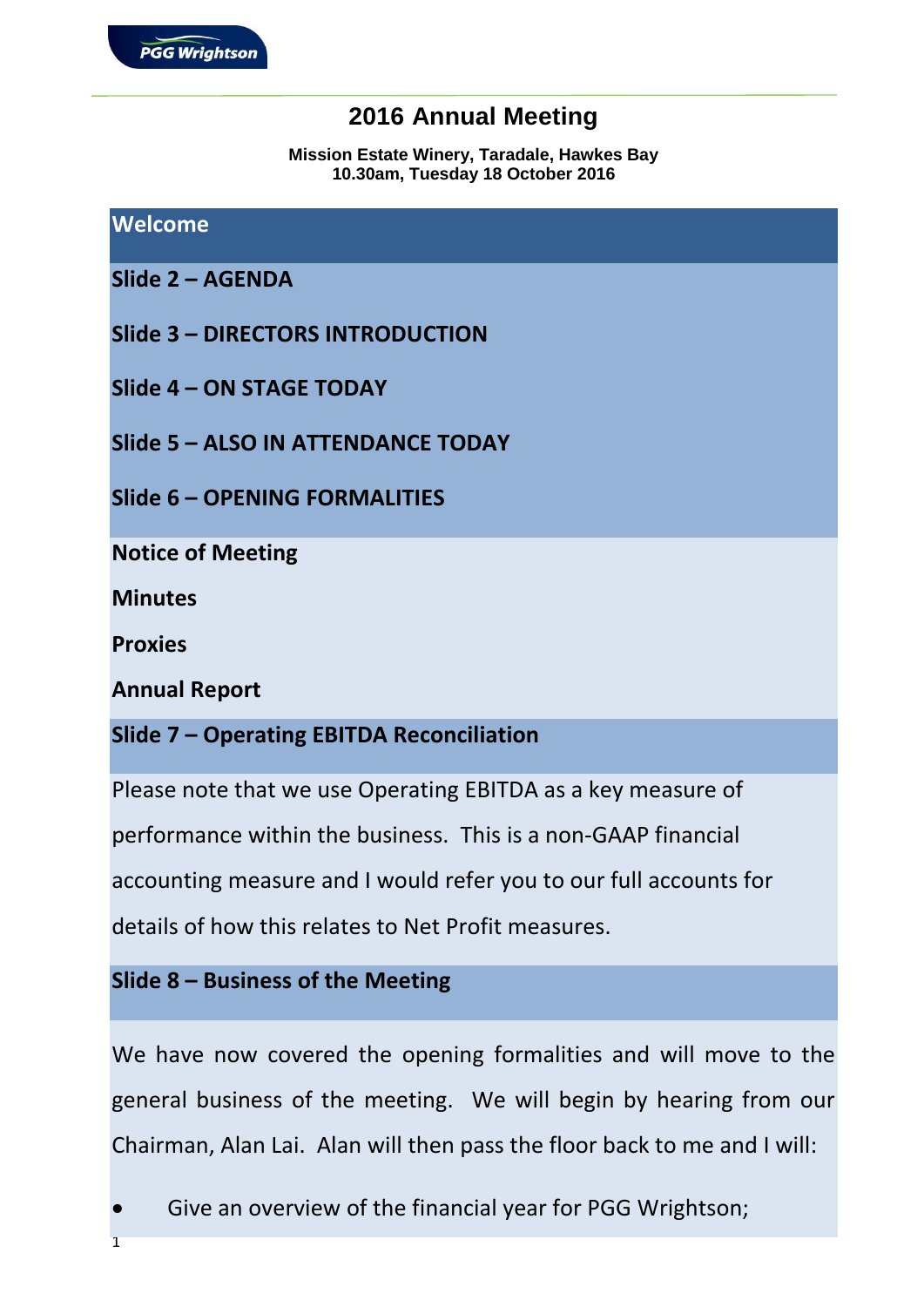- Cover the financial and operational highlights for individual businesses within the Group;
- Provide an update on our strategy for the business; and
- Summarise how our businesses are tracking in the current financial year and provide some guidance about our forecast expectations for the current full year to 30 June 2017.

There will then be an opportunity for questions and discussion before we move to the formal business and resolutions that will be put to the meeting.

### **Alan Lai**

# **Slide 9 – CHAIRMAN'S ADDRESS**

It is my pleasure to address you today and acknowledge the excellent results over the past year and the strides that have been made by PGG Wrightson on delivering our strategy. Much credit is due to the staff that have worked in the business, with our customers and suppliers over the year.

# **Slide 10 to 12 – Third consecutive year of Operating EBITDA growth**

Despite tougher trading conditions, the Company achieved its third consecutive year of earnings growth, increasing Operating EBITDA to \$70.2 million.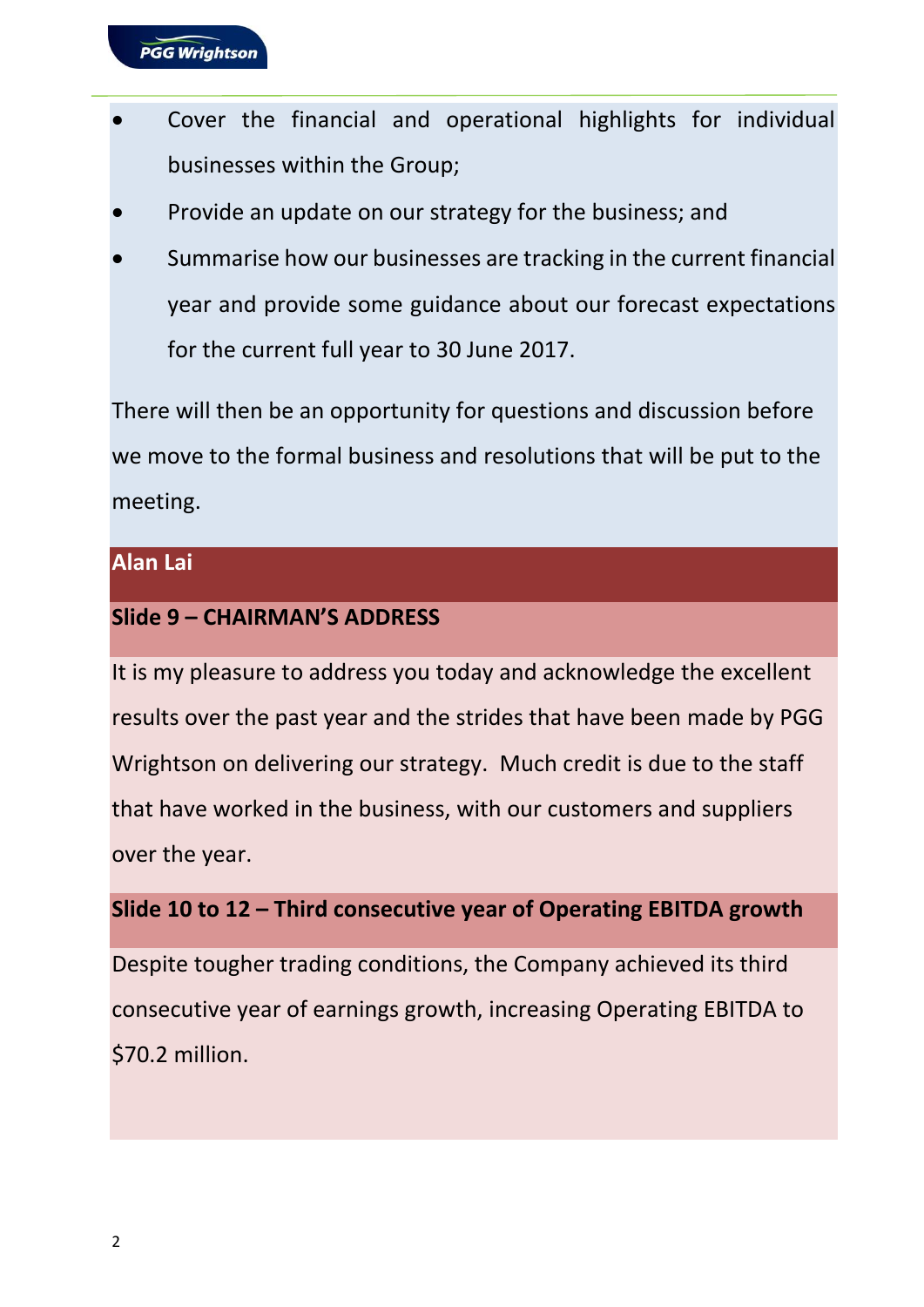The Board and I are very pleased with the operational performance of the company which has led to an outstanding financial result given market conditions.

The progress PGW has made since 2013 is worthy of significant praise. In three years PGW has grown Operating EBITDA by around 50 percent. Our balance sheet remains strong and the investments we've made over the year will prove crucial as the company continues to deliver its 'One PGW' strategy. This, combined with an expected recovery in agricultural markets and commodity pricing will provide a strong platform for further growth of PGG Wrightson's business in the future.

In addition to an outstanding Operating EBITDA, PGW achieved a 21 percent increase in Net profit after tax on last year. Net cash flow from operating activities also increased 21 percent year-on-year.

The strong financial and operating performance and balance sheet strength gave the Board the confidence to pay a final dividend of 2 cents per share. This brought the total fully-imputed dividends paid for the year to a very healthy 3.75 cents per share. This is slightly reduced from 2015's dividends of 4.0 cents per share, and reflects the Board view that we need to remain cautious given the continued challenging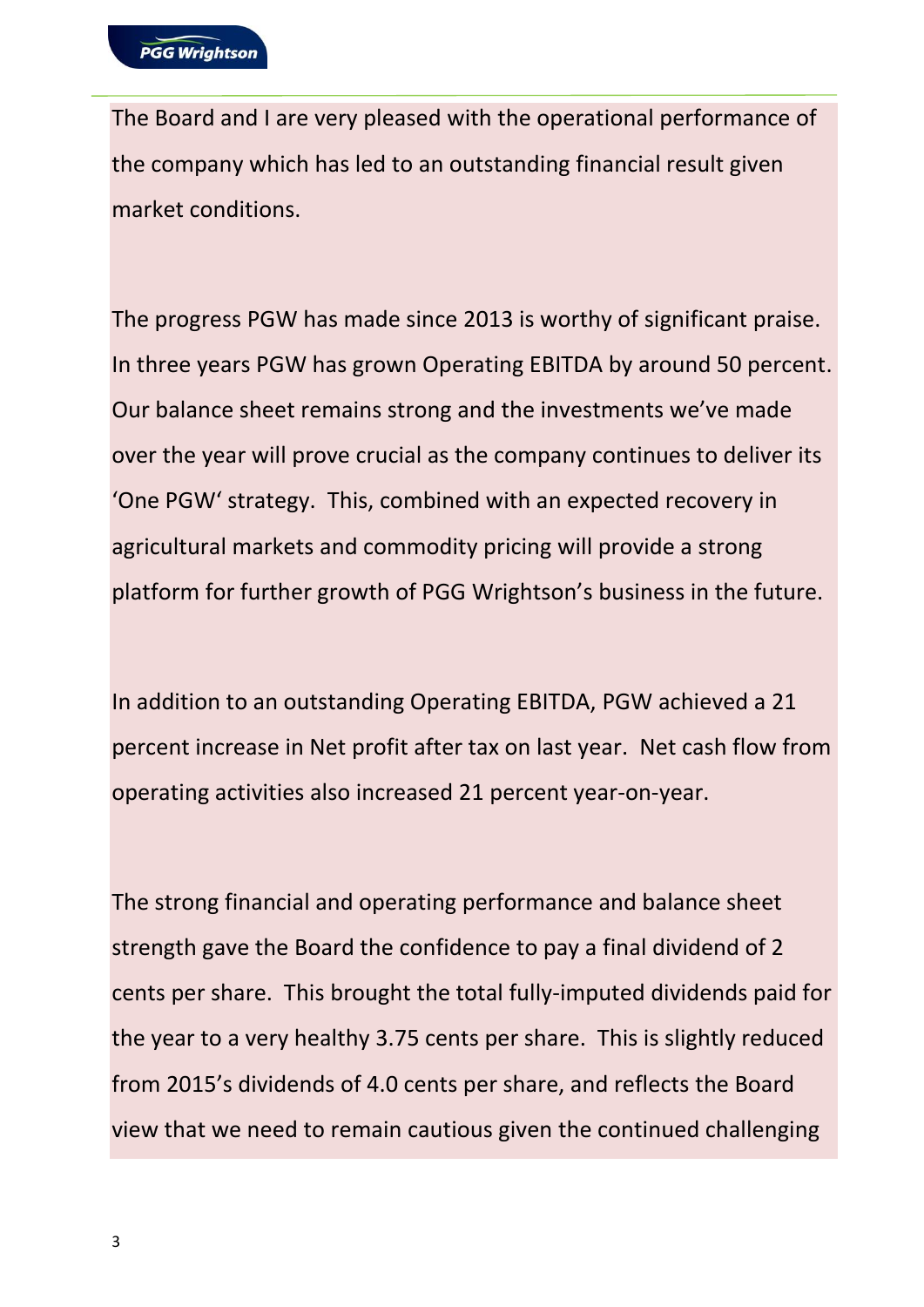market conditions being faced the agricultural markets in which PGW operates.

The Board and I continue to see opportunities for improvements and growth across all aspects of the company. The management team has been given a challenge to grow the business and they are delivering. At previous annual shareholders meetings I have noted that Mark has the most engaged team of people in the market and their commitment and passion for agriculture and PGW is taking the Company to new levels. Those observations remain true and PGW is continuing to see the benefit of having such a highly engaged team in the results that the company is producing.

The Board believes that PGW will further capitalise on its unique position in the agriculture sector in New Zealand and continue to grow the other markets in which it operates internationally.

Management has the full support of the Board and has made very pleasing progress on delivering the strategy. The Board is confident that the strategy which has been refreshed over the past six months is focussed on the right areas and achieves the right balance between operational execution, continuous improvement and growth. We have every confidence that business is on the right path for the future.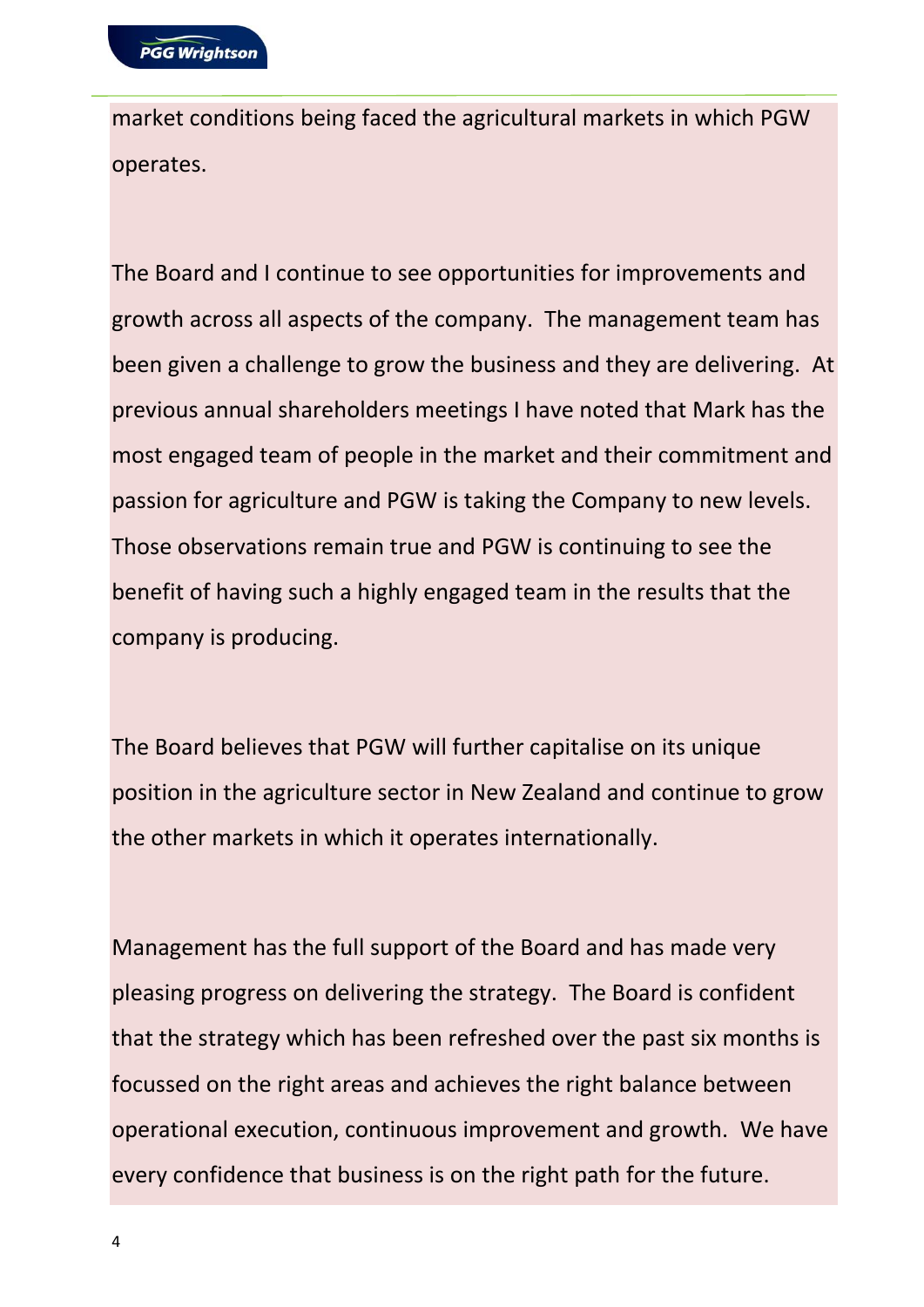Finally, on behalf of the Board I would acknowledge the effort and commitment of our staff across PGG Wrightson's business in delivering this excellent result.

**Mark Dewdney – Chief Executive**

**Slide 13 – THE YEAR IN REVIEW**

# **Slide 14 to 17 – SNAPSHOT**

Please let me reiterate some of those points. Achieving a Group Operating EBITDA of \$70.2 million is very satisfying for a number of reasons.

Not only is this the first time the business has exceeded \$70 million in earnings since 2010 but it was achieved in a trading environment that was tougher than recent years.

The increased Operating EBITDA across the Group contributed to a higher net profit after tax of \$39.6 million. This is a 21 percent increase on the 2015 financial year.

I am very proud of these results. From a shareholders' perspective it should be heartening to note that they been achieved when overall farm gate revenues in New Zealand have been down and as a result spending has also been down.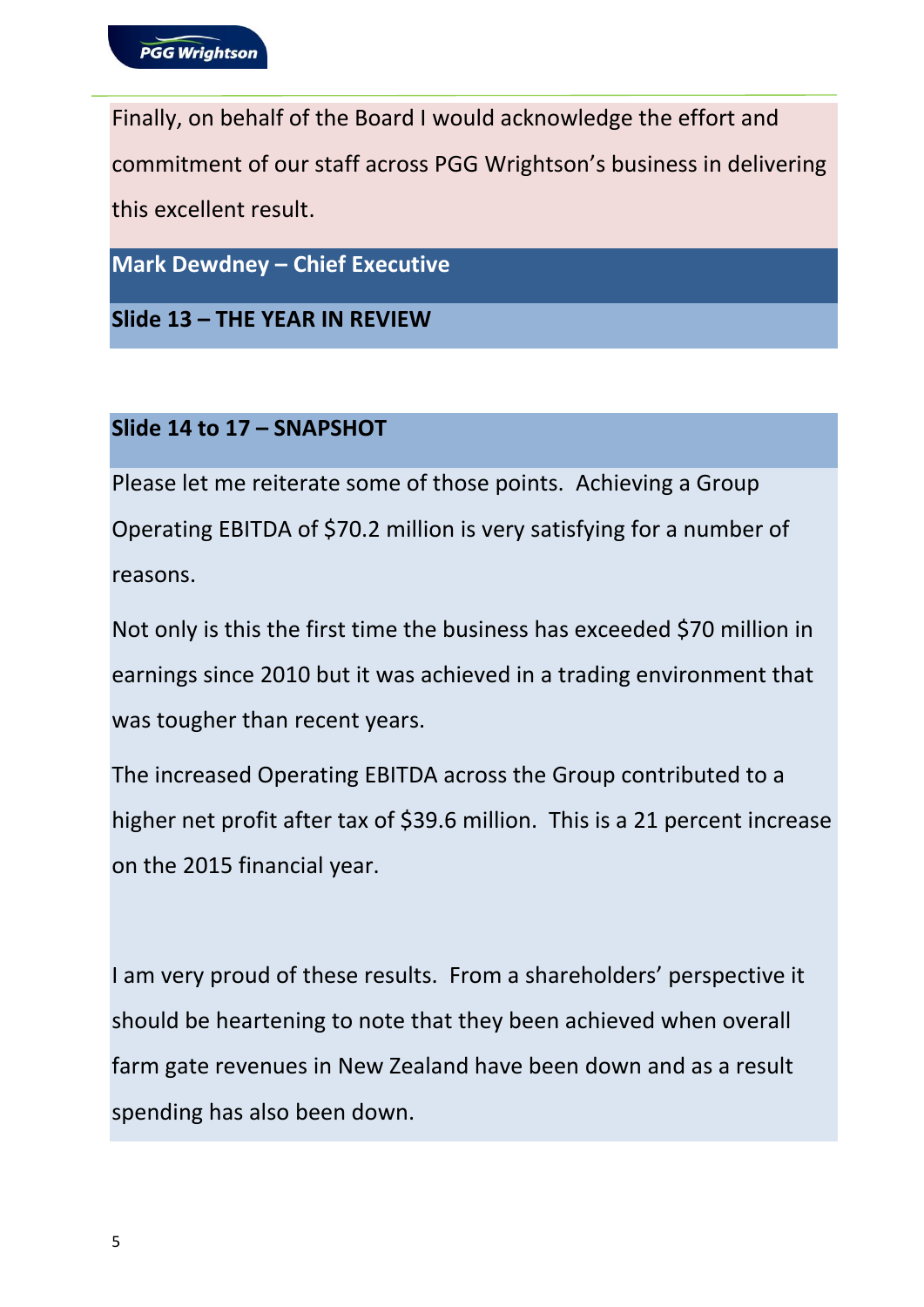Our closest benchmark company, Farmlands, recently reported a loss for the same period. I note that, not to draw attention to Farmlands, but to help illustrate how strong our result was.

Our business has achieved this outstanding result because our team of committed staff have helped our customers to improve the productivity of their farming operations. This is especially satisfying as that is our strategic focus and it is what we strive to achieve throughout PGW.

A result like this cannot be achieved without a highly engaged, passionate team – so I would like to join with our Chairman in acknowledging the commitment and contribution of all of our staff in achieving this outstanding result.

We are also showing the continued benefit of having a diverse exposure within agriculture, both here in New Zealand and across our other markets in South America and Australia. While our South American business has experienced a challenging period, the performance of our Australian business was strong and New Zealand's horticulture industry is particularly strong.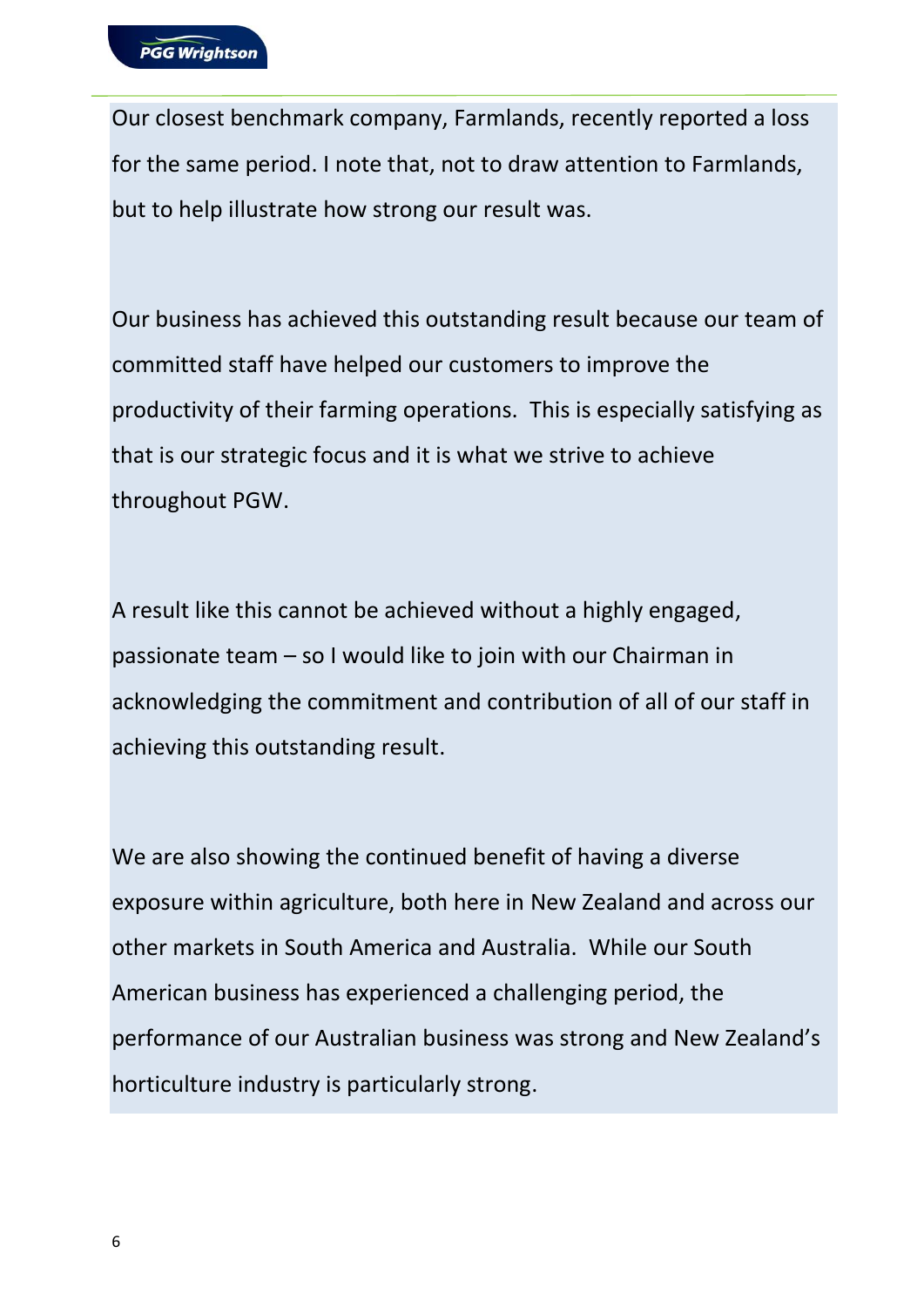Financial performance is obviously a key measure of success. However, I'd also like to spend a few minutes talking about some of the many operational highlights we achieved over the year:

- Fruitfed Supplies followed up the record 2015 result with another record year. Revenue was up \$12.9 million.
- Our Australian operations performed strongly, with Operating EBITDA up \$2.7m.
- We commissioned a purpose-built logistics and warehousing facility for our Seed and Grain in Montevideo, Uruguay. The first stage opened back in May, with the remaining stage, which includes research and development facilities scheduled to open next month in November.
- 7.5 million head of livestock were transacted through our Livestock business.
- We continued our Retail store upgrade and replacement programme with the opening of a new purpose-built Retail store in Blenheim and a new site for Water in Rangiora. In addition we upgraded a number of stores to better service the needs of our customers.
- We redeveloped our Gisborne maize seed processing facility, providing for significantly greater processing capacity.

These achievements are just some of the reasons why we believe PGW is a stronger company today than it was a year ago.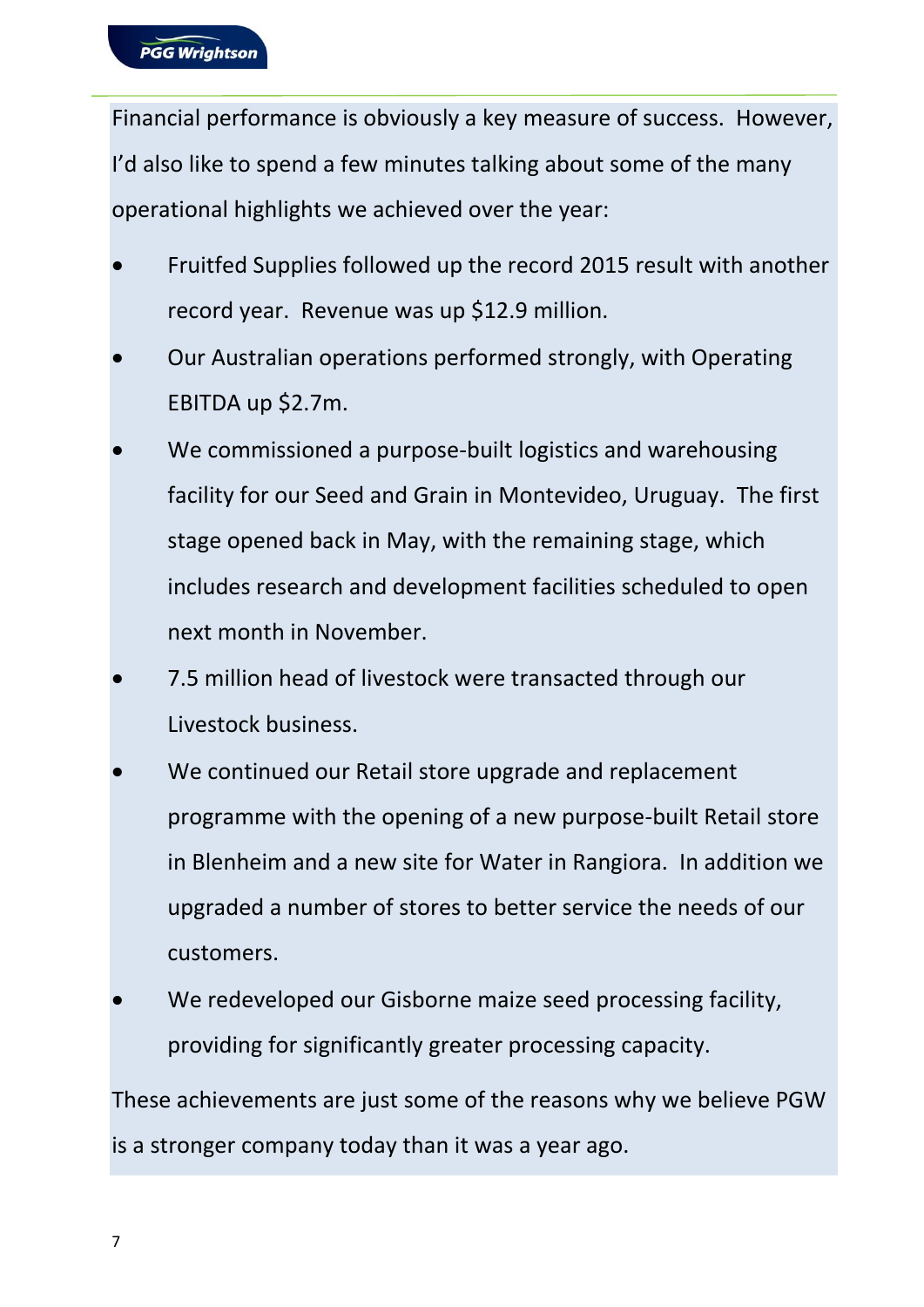We have continued to invest in our people, our infrastructure and our products. This has built a strong foundation that is focussed on delivering quality products, services and advice to our customers in order to build the deep and trusted relationships we have with them. We've put a lot of effort into the culture of the organisation; our staff engagement performance index continues to be strong. Our store refurbishment program and frontline training programs have also helped contribute to market share gains. Our investment in research and development continues to improve the performance of our product range and intellectual property, generating productivity gains for our customers.

It is great to be able to stand before you today to say that this hard work is continuing to translate into increased financial returns for our shareholders.

# **Slide 18 – GROUP FINANCIAL RESULTS**

As I mentioned earlier, perhaps the most pleasing aspect of the 2016 financial result is that we achieved these gains in trading conditions that were tougher than last year.

As you will see shortly, the key drivers of this year's result are the strong trading performances of our larger business units: Retail, Livestock, New Zealand Seed and Australian Seed.

The parts of our business most exposed to dairy and difficult weather conditions had the most challenges; the more cautious spending from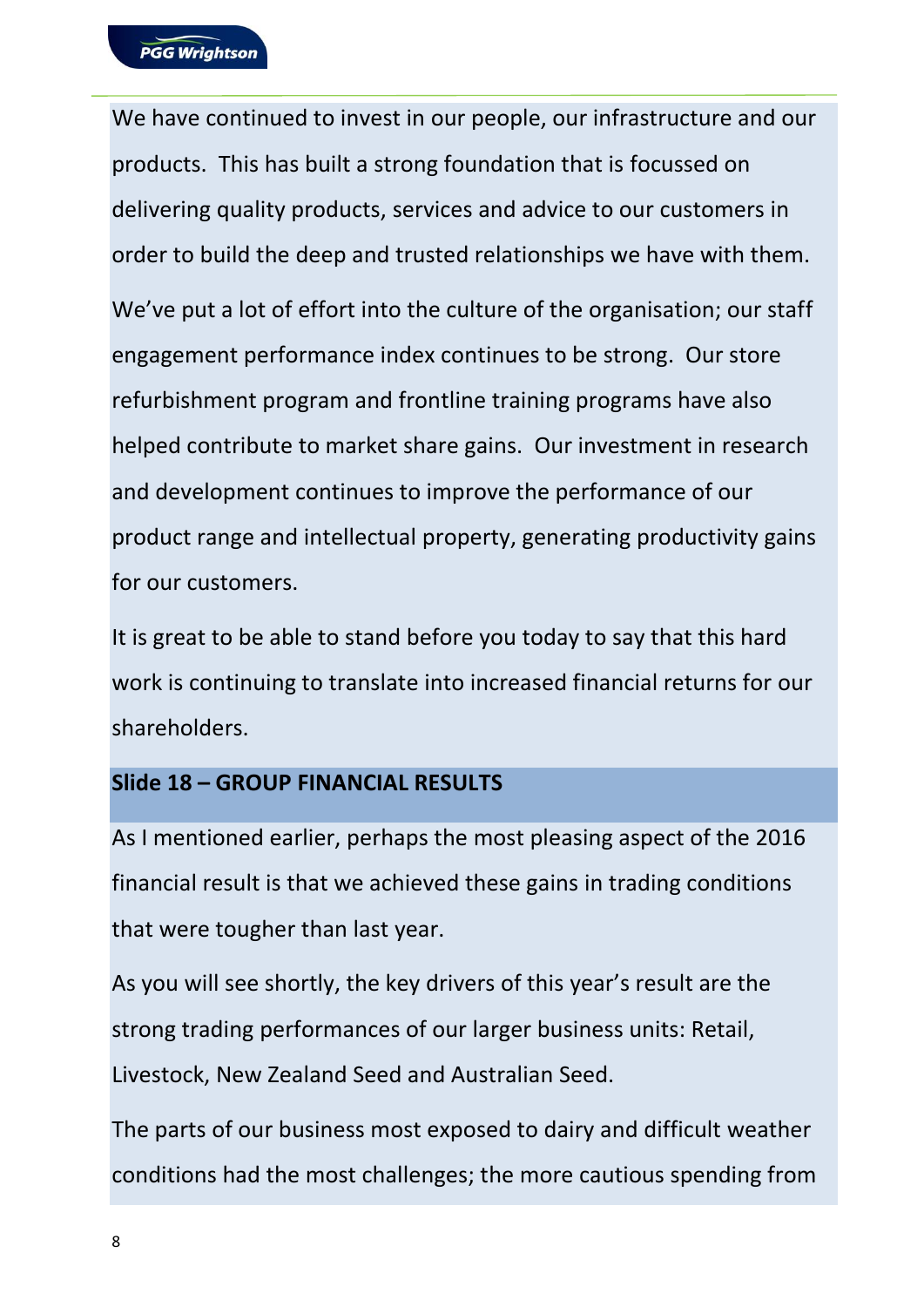our dairy clients is the main reason for the small reduction in group revenue this year.

You may also recall that this time last year there was much discussion on the developing El Niño weather pattern. In response to concerns about the potential for dry El Niño conditions farmers took steps during last spring to mitigate the effects of the predicted summer drought by destocking. Thankfully this drought did not materialise for most of the country, but nevertheless, this heightened drought-awareness added to the general caution that gripped much of the agriculture sector during the period.

These are the macro factors to keep in mind as we now look at each major business unit.

# **Slide 19 – RETAIL**

Starting with the Retail group, which includes the Rural Supplies, Fruitfed and Agritrade, you can see that we continued our path of steady and significant improvement.

At the top line, revenues fell 3 percent as sales into the strong beef and horticultural sectors couldn't make up for the reduced dairy sector spend. However, the nature of dairy farming means that the dairy spend tends to be more skewed towards high dollar-value, but lowermargin commodity products, for example shed chemical and stock feed. As a result of this shift in our sales mix, margins increased over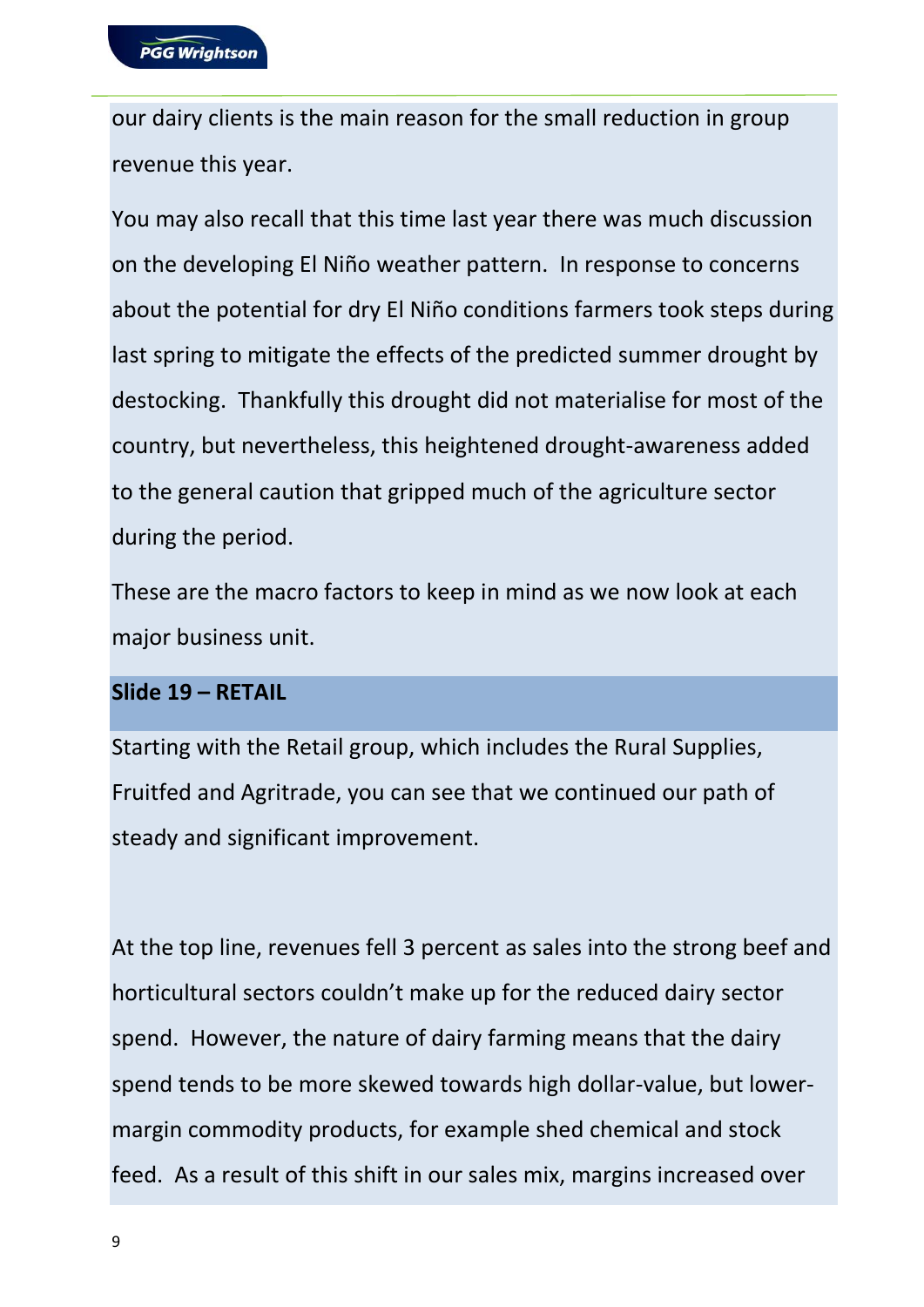the year and Operating EBITDA increased by \$1.8 million to \$29.2 million. This is a 7 percent increase.

We've worked hard to win market share in the categories that matter most to the bottom line. I've talked in the past about the hard work we've put into developing our technical expertise, customer service skills and logistics systems and how this is delivering positive results. This work continues. What is really exciting is that we are now seeing the momentum that these improvements are generating. The positive culture we have fostered has seen teams working together better than ever to support our customers. As a result, ideas grow and flourish. The positive culture has seen our workforce respond better to change and show greater capacity to adapt to meet the needs of our dynamic and constantly changing markets.

As you might expect our Fruitfed business within Retail has had another great year. Horticulture is doing very well in New Zealand and our Fruitfed team is the clear market leader for inputs into this sector.

#### **Slide 20 – SEED AND GRAIN**

Our Seed and Grain business overcame an extremely tough environment both here and in South America in 2016 to grow earnings by 10 percent.

Operating EBITDA was up \$4.1 million in 2016 to \$44.6 million.

This is an outstanding result given the reduced dairy spend in New Zealand and the combination of low commodity prices and flooding in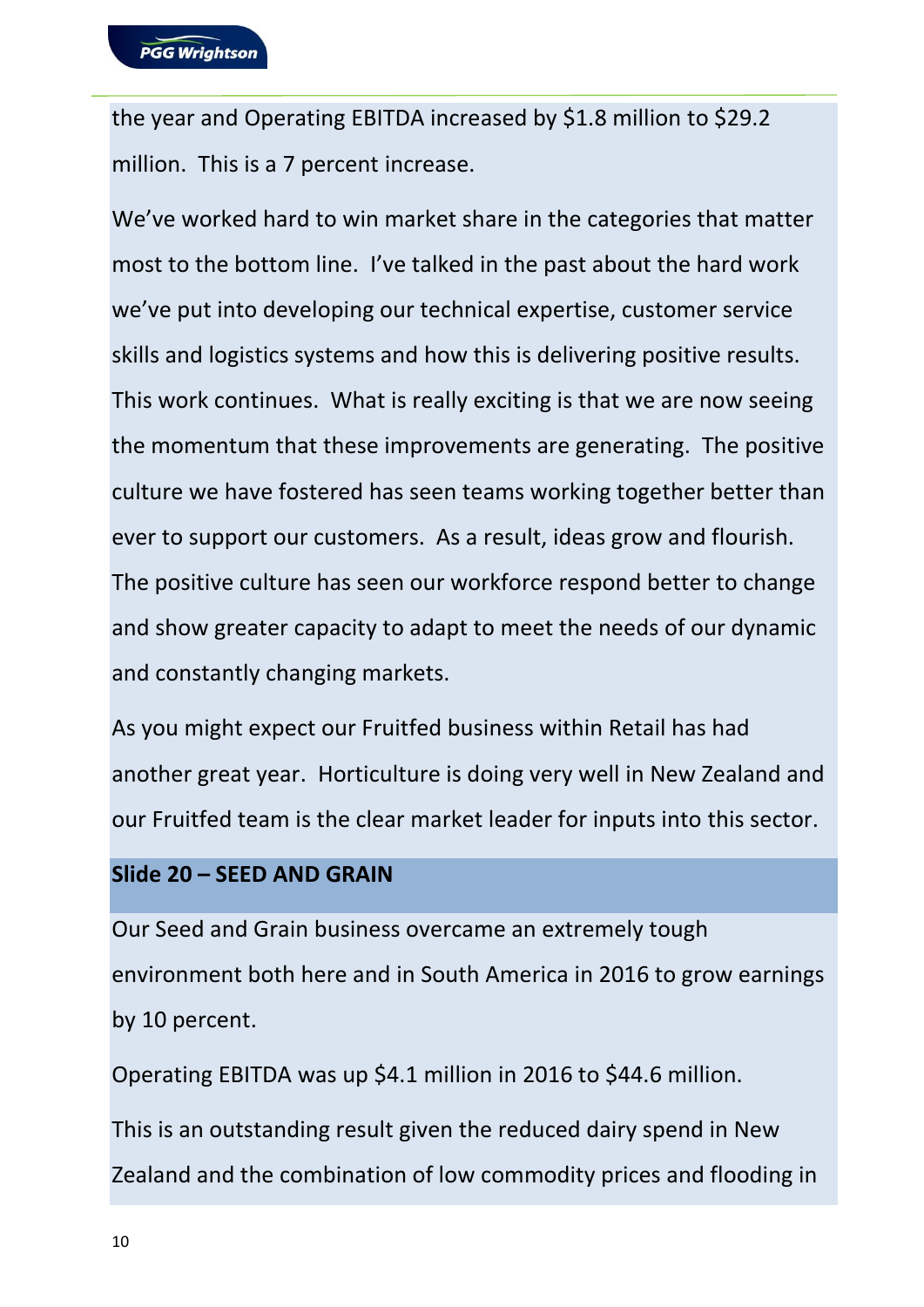Uruguay. The main contributor to this increase in Operating EBITDA was Australia, with New Zealand Seeds and New Zealand seed exports also beating last year's earnings.

South America finished 2016 a little over 1 million US dollars behind 2015's Operating EBITDA. You may recall at the half-year point South America was tracking \$1.7 million US dollars behind so it is good that they have been able to make up some of that lost ground over the second half of the year, particularly given the severe flooding that occurred in April. Low commodity prices have also continued to provide a headwind for demand in Uruguay.

The uplift in New Zealand Seeds was predominantly in fodder beet. It was a difficult autumn selling season in New Zealand with the low dairy pay-out reducing discretionary spend particularly with respect to under sowing and the planting of multi-seasonal pastures. Grain prices were also down from last year on the back of reduced demand for supplementary feed from the dairy sector. On the other hand, our seed export business had a strong finish to the year driven by new product marketing campaigns in Chile, USA and South Africa.

A star performer in Seed and Grain this year was Australia. After several tough years in Australia during the 2012 to 2014 period it is fantastic to see that the efforts we've put into refocussing the operations are starting to pay off. Forage seed sales to the sheep and beef market segments performed strongly on the back of good commodity prices and favourable seasonal conditions. Depressed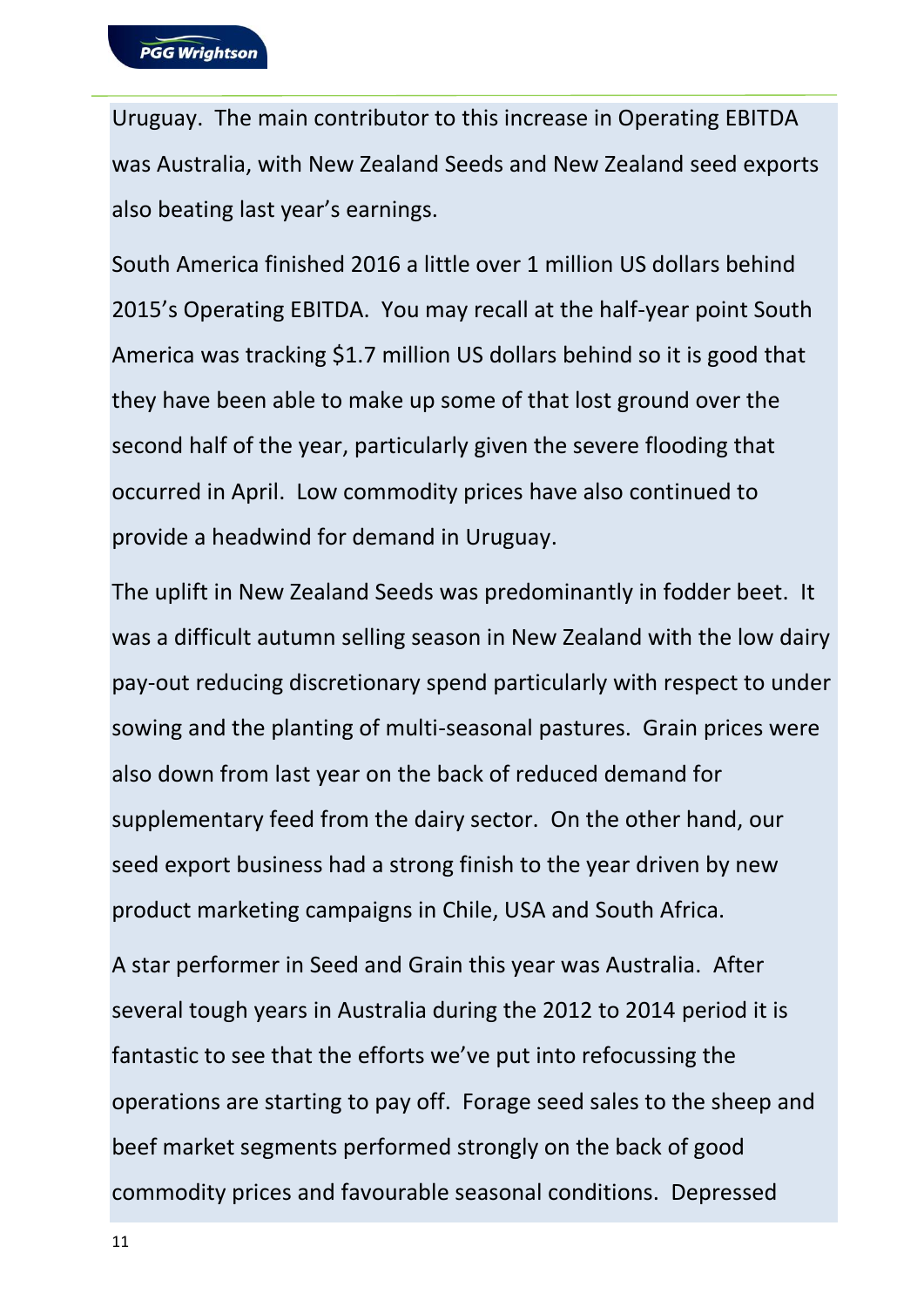Australian dairy prices late in the year had little impact on the main autumn selling season.

# **Slide 21 – LIVESTOCK**

We now return to New Zealand and Rural Services, starting with Livestock.

Our Livestock business had another steady year in the face of tough trading conditions. A strong finish to the year meant that Livestock ended up just \$200,000 short of last year's result. Operating EBITDA was \$15.2 million.

The domestic auction and agency part of the business had a solid year. Dairy tallies and prices were down, as were sheep prices, but this was offset by the buoyant market for beef. We also made good progress growing our new dairy grazing business and our new Go range of livestock fattening products: Go-Lamb and Go-Beef. In aggregate, these parts of the livestock business grew earnings year-on-year.

These gains, however, were offset by the tough year had by our Live Export business. Reduced international demand for dairy heifers has made the trading environment extremely competitive, making it very difficult to get many deals away. This explains the \$13.6 million drop in revenue for the Livestock business year on year.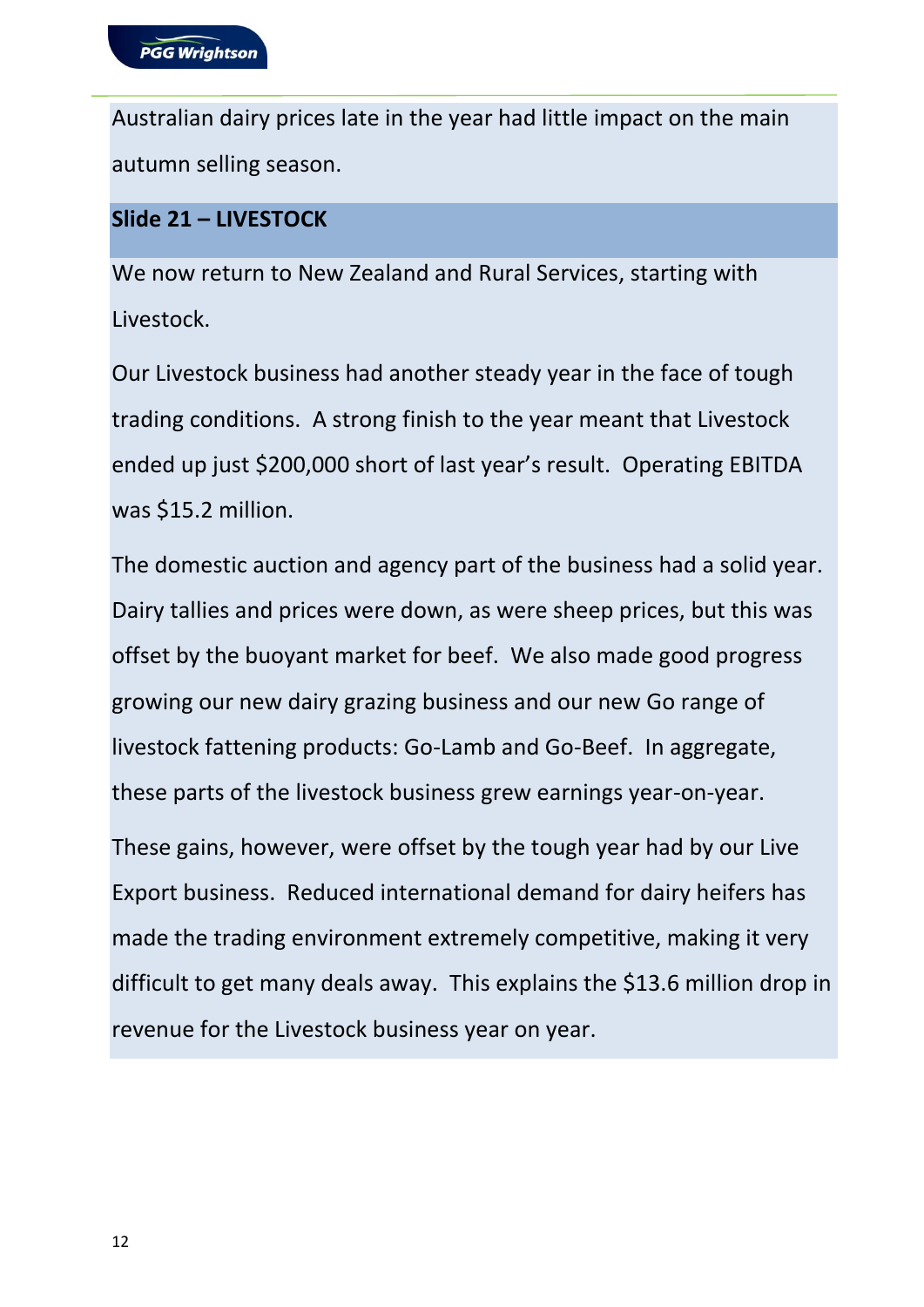### **Slide 22 – OTHER RURAL SERVICES**

And finally to finish off our trading units, the combined Operating EBITDA of the Other Rural Services businesses decreased by \$3.2 million, from \$11.8 million to \$8.6 million.

It should be no great surprise that this reduction in earnings was mainly in our Water business, which is the PGW business that has been most affected by the dairy downturn. Fewer dairy conversions means less demand for new pivot irrigators. 2016 was a tough year for the Water team, and whilst there is some sign of demand returning, it is still below the levels we achieved in recent years.

On a brighter note Wool had a solid year, with earnings in line with last year. Higher wool prices led to higher revenues from our wool exports, though this has little direct effect on Operating EBITDA.

Our Real Estate business has had a great year. We sold more property in the 2016 year than in any other since the Global Financial Crisis. While the dairy farm market is still slow, the lifestyle, residential and horticultural markets are strong and drove this year's great Real Estate result.

As a side note, going forward 'Other Rural Services' won't be a reporting segment. From this financial year Water joins Retail in the new Retail & Water group, and Wool, Real Estate, Insurance and Finance join Livestock in the new Agency group. I'll explain this more in a minute, but before I do that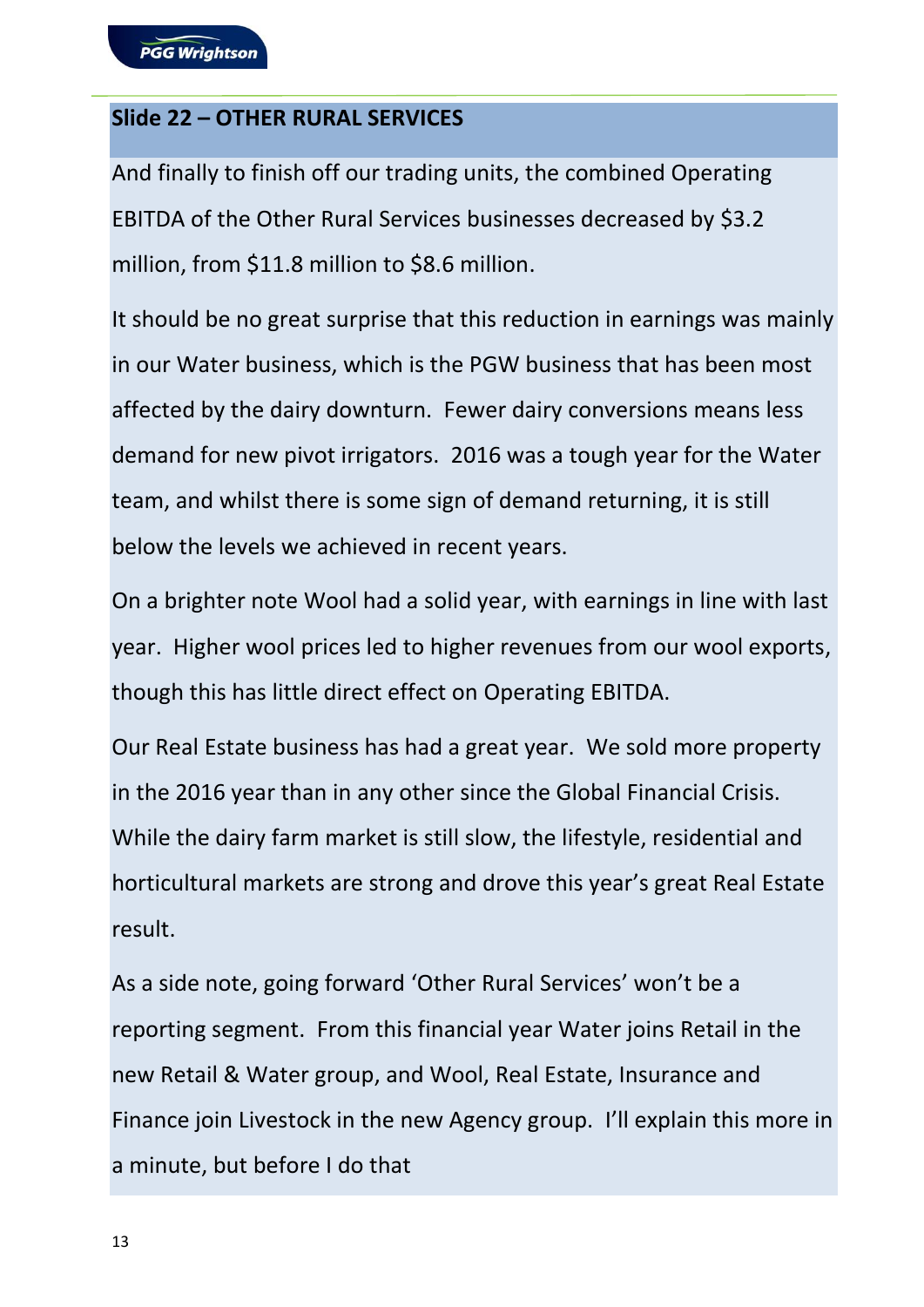### **Slide 23 – Update on our Group Strategy**

I am sure you will agree that it was heartening to see PGW meet the challenges of a tough trading year and come out ahead of expectations and with superior results to that of our major competitors.

That concludes our wrap up of the 2016 year. I would now like to talk about what the future holds for PGW.

In 2014 we articulated to the market our PGW Group strategic plan. Our staff and broader stakeholders have responded positively to the strategic themes and initiatives outlined in that plan and we have made good progress in implementing many of the imperatives identified in the plan. While individual business units have continued to evolve their strategic thinking since 2014 the markets in which we operate have also experieced significant change.

In response to that context we have undertaken a major piece of work to re-examine the macro-drivers and economic forces that are at play in the markets in which we operate and have made effort to try and anticipate where these developments may take the business. Today, I'd like to update you on our thinking. Our three themes of 'improve', 'grow' and 'game changers' through which we look at our business remain. These themes resonate with our staff who understand this framework and consequently they remain as relevant today as they were in 2014. I'll briefly drill down a little more into each theme in turn.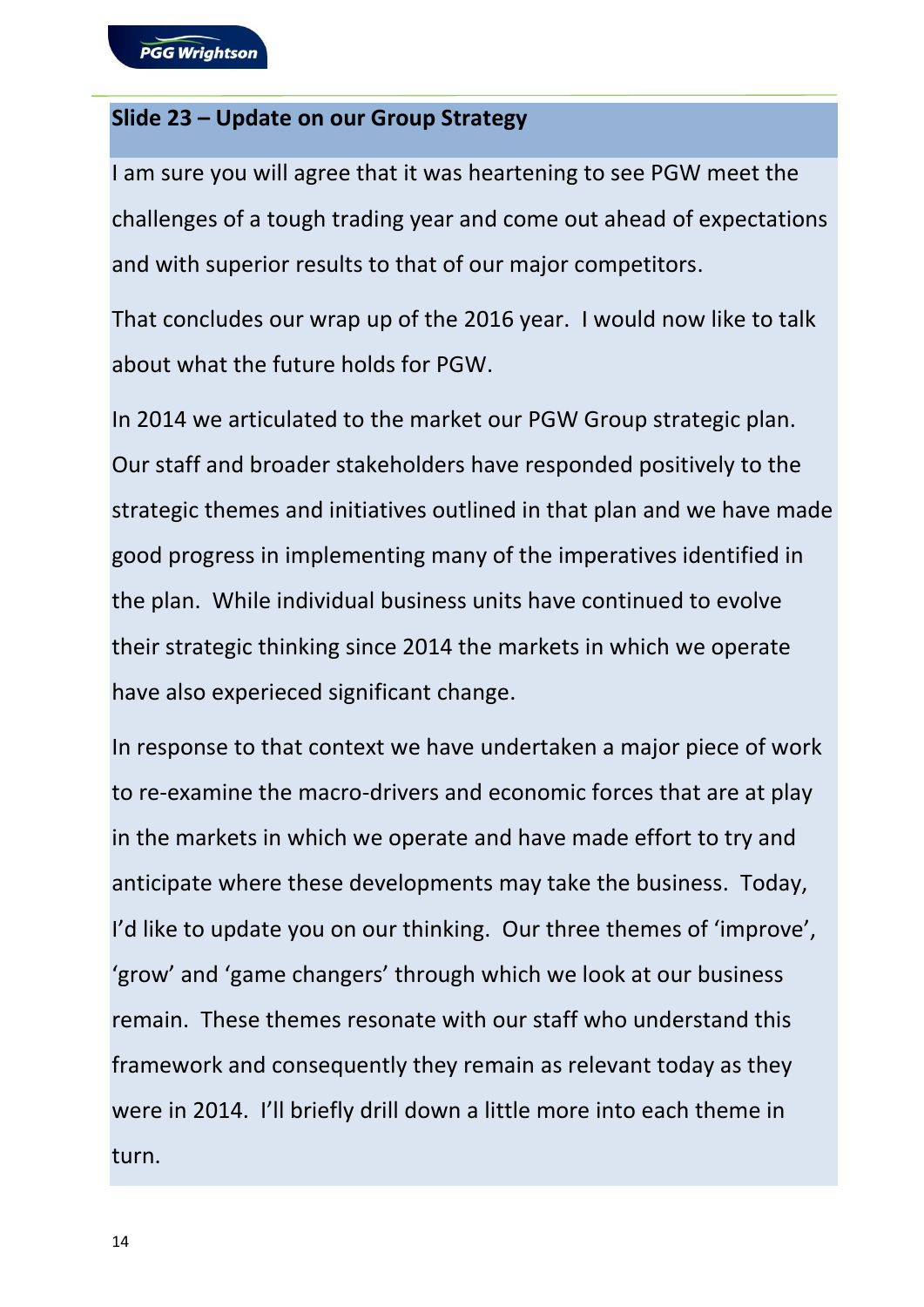### **Slide 24 – Improve**

'Improve' is about taking what is great about PGW and making it even better.

'One-PGW' remains a central tenet of the 'improve' theme. 'One PGW' puts the customer at the heart of everything we do as an organisation, looking for opportunities to make it easier for customers to do business with us across multiple parts of PGW. It encourages our people to work together across the organisational structure to deliver the best experience for the customer.

Also within the 'improve' theme is our commitment to eliminate inefficiencies within our organisation. Agriculture has had two tough trading years, and the 2017 season is shaping up to be a challenging year also. As an organisation we need to continue to find ways to reduce our operating costs to meet these challenging times and to improve efficiencies in the way we deliver as a business.

With this in mind, one of the many things we'll be working on will be a realigned group structure. As I mentioned a moment ago, we've split the New Zealand-based reporting segment 'Rural Services' into two groups: Agency (which contains our agency businesses such as Livestock, Wool, Real Estate, Finance and Insurance) on the one hand and Retail & Water on the other. These two grouping join 'Seed & Grain' grouping to give us three broad trading groups under the PGW umbrella, plus a corporate and shared services cost centre. We believe that organising ourselves in this way will increase the quality of the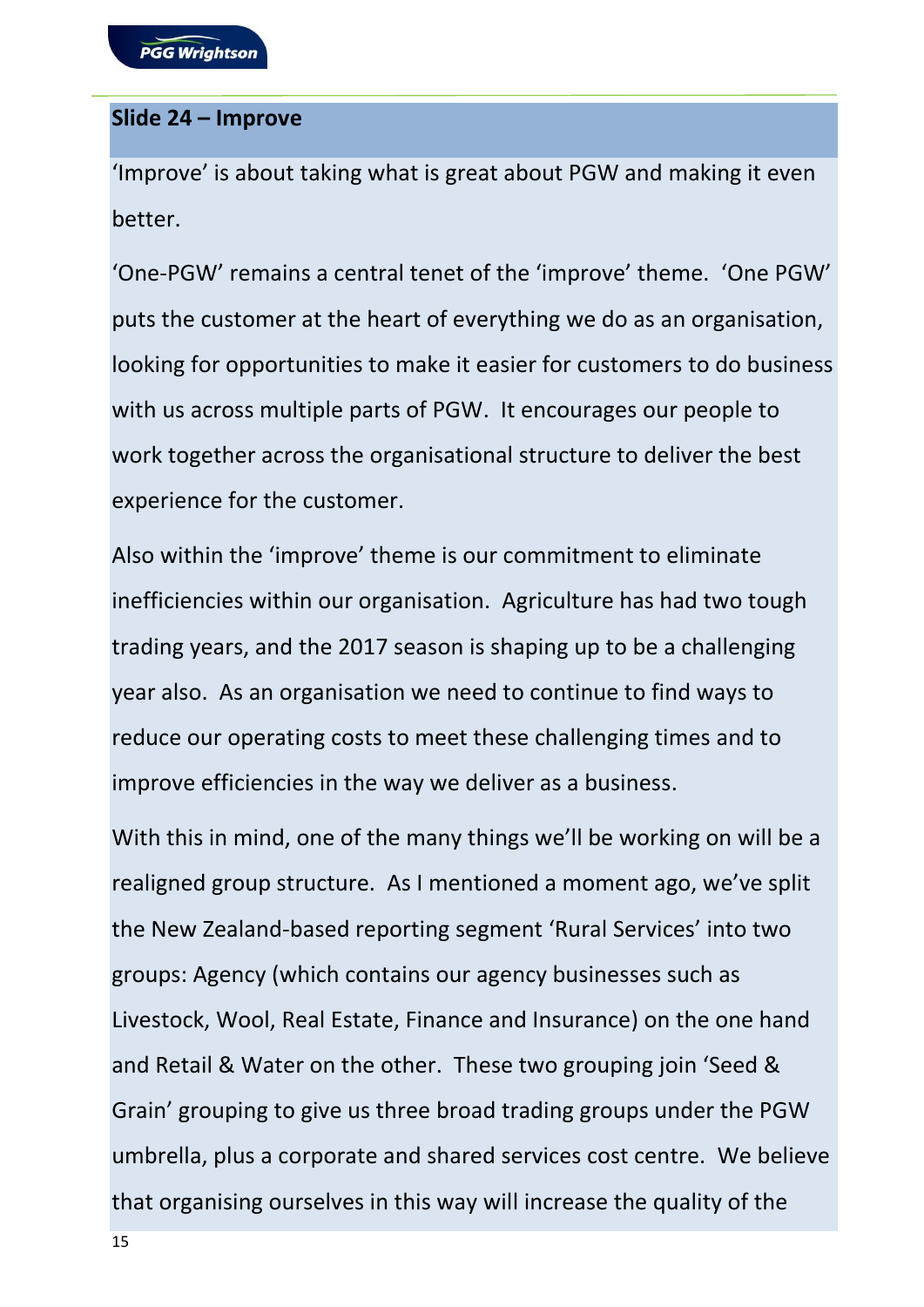'One PGW' interactions within the organisation, and lead to efficiency gains across several back office functions.

#### **Slide 25 – Grow**

Our 'grow' theme is about identifying specific opportunities to expand our business and reallocating resources required to make it happen.

Over the last several years we've invested in dairy, water and South America. We are comfortable that these were the right things for PGW to invest in and we expect those investments will deliver good earnings growth in the future.

Looking ahead, our investment cycle in each of those areas has come to a natural pause – those areas now need time to integrate and beddown their recent growth. Over the next few years you will see more resource devoted to growing our online business models. While most of our clients will still choose to transact with us in traditional ways, we believe now is the right time to invest in building our capability to deliver e-commerce and mobile commerce solutions. Demand for these market channels in agriculture is only going to grow.

We still believe each of our businesses has the ability to grow market share in a way that will increase earnings. We are focused on how we push into adjacent markets that align with our core strengths and values, either organically or through bolt on acquisitions.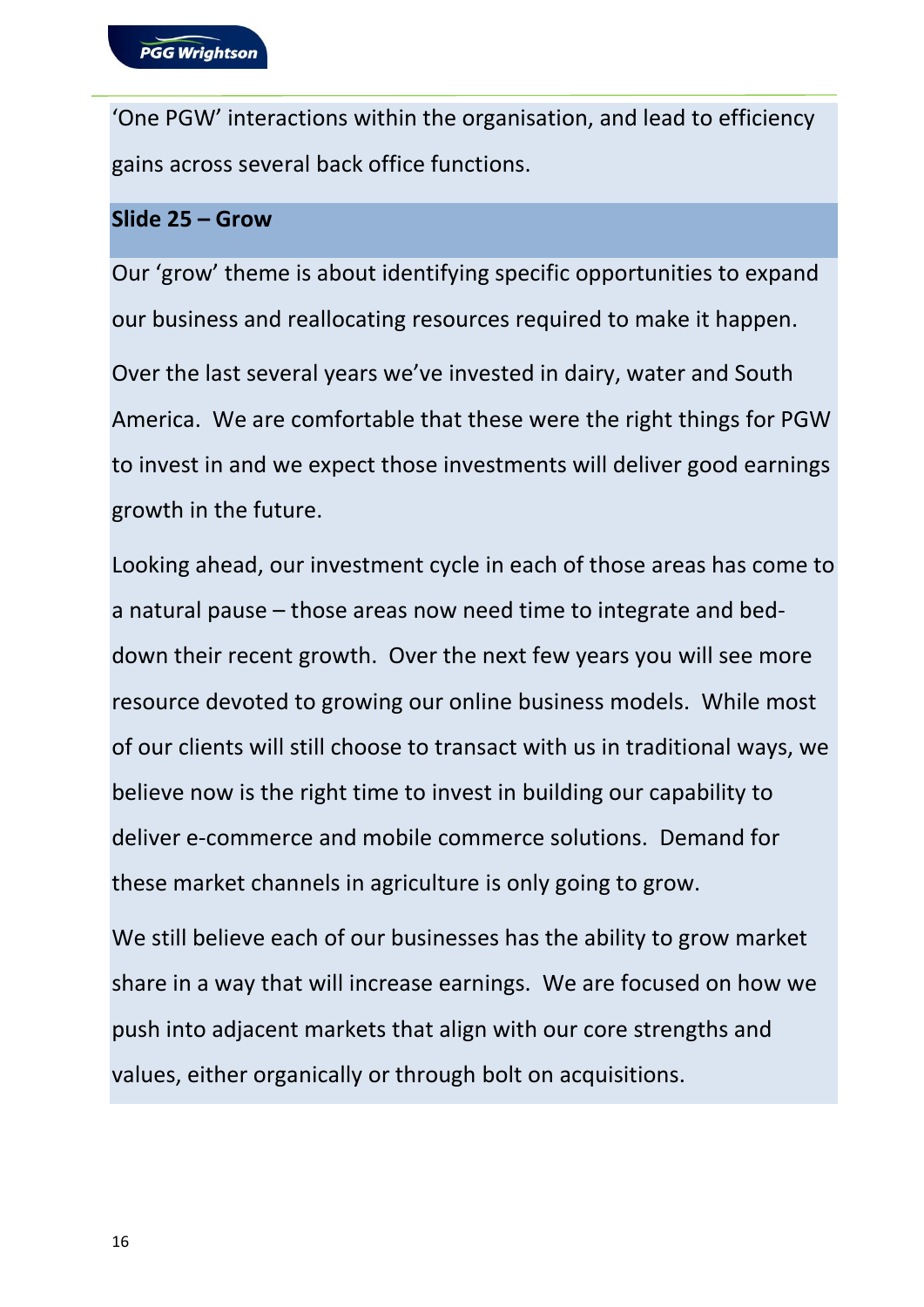#### **Slide 26 – Game-changers**

Our third theme is 'game changers'.

Advances in precision agriculture, sensing, monitoring, data analytics and digital commerce (to name a few key ones) are being introduced to agriculture at an increasing rate. The challenge for PGW is to ensure we have the foresight and capability to adapt our offering to stay market-leading.

We have some exciting projects on the go in this space and we are looking forward to launching these initiatives in the future. Right across the organisation, being successful within this theme requires building an internal culture that recognises the opportunities and actively explores them. I am pleased to report that we've taken positive strides in building this culture over the past few years.

Further details regarding our strategy are set out in our annual report and I encourage you to look at the summary on pages 28 and 29 of the report.

#### **Slide 27– First quarter FY 2017**

Now let's return to the current financial year.

The first quarter of any financial year is the quietest time of year for us. We are currently tracking according to plan, but it is still very early days for us in the annual cycle.

I last updated the market in early August at the time of our results announcement. The key development since then has been an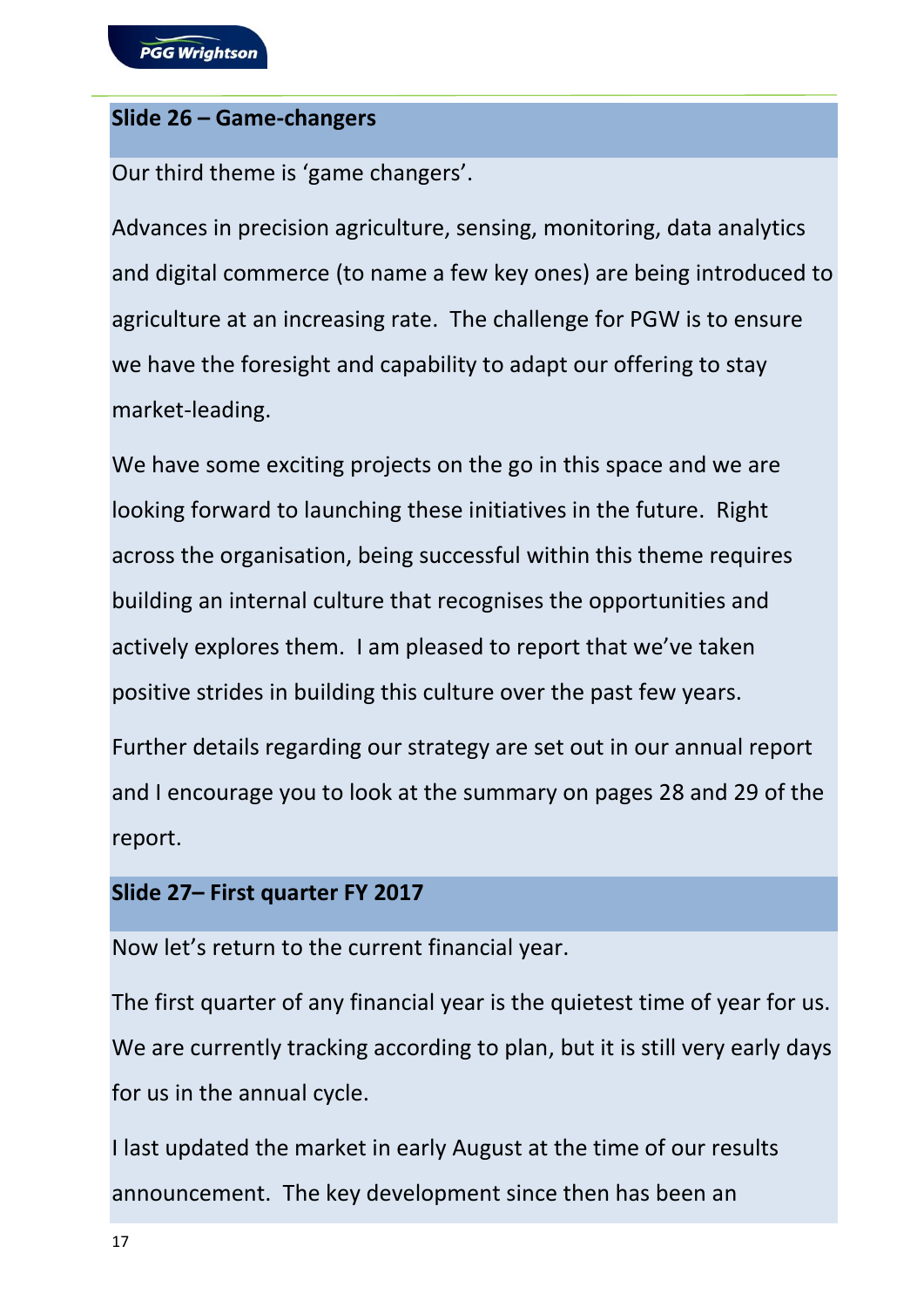improvement in dairy prices and pay-out forecasts. This has been welcome relief for the New Zealand dairy sector, who were facing their third season in a row of cash-flow losses. However, it is still too early to tell what this means for dairy farmers' spending intentions this season. Uncertainty on the pay-out level remains high, and I suspect that if a dairy farmer is planning on receiving a higher pay-out on their milk cheque this year then their first thought will be to reduce debt rather than spend more on inputs. In short, while the recent price rise is undoubtedly a positive, we don't think it's enough to translate into a materially higher spend from our dairy clients this year.

In red meat we are continuing to see weaker market prices than last year, though thankfully for beef these lower prices are still very good and well above the 5 year average. The current store cattle market remains very strong, but we not sure the current levels will hold through the year.

Significantly lower volumes of wool are being traded due to the recent collapse in international wool prices, and a large reduction in Chinese demand. There is very little demand for pivot irrigators from the diary sector, but again, it remains early days in the year for us.

Confidence in the horticulture and viticulture markets remains high.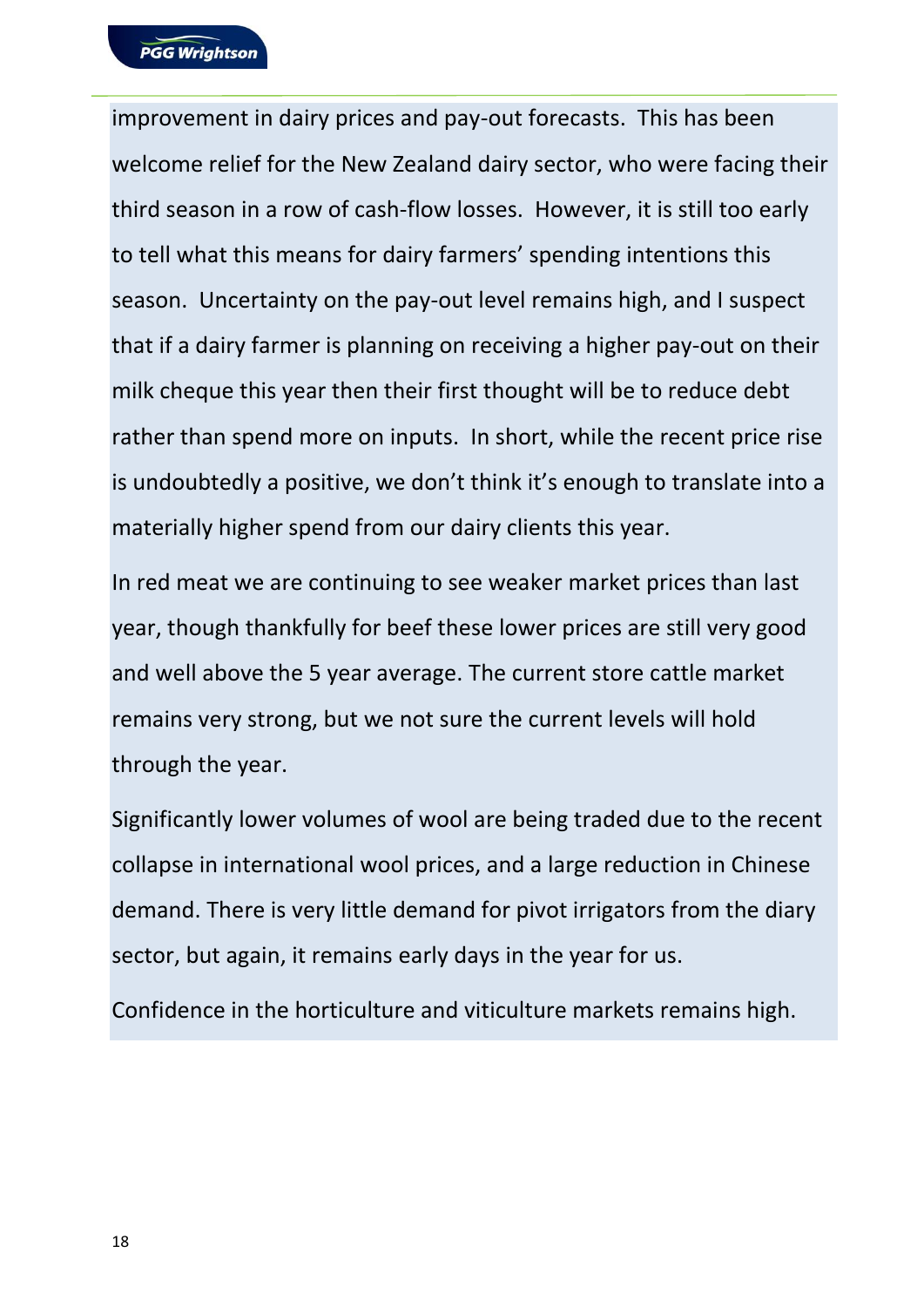#### **Slide 28 –OUTLOOK FOR FINANCIAL YEAR 2017**

In August when we announced that we would update our thoughts on guidance for the full-year results at this meeting. At the time we said that repeating the 2016 Operating EBITDA result in 2017 would be a stretch target given current market conditions.

While it remains early in the 2017 financial year, we have observed that the trading environment for agricultural inputs and services has become marginally tougher in New Zealand. Additionally, we note that the full effects of the flooding experienced earlier this year in South America still remains to be seen.

For these reasons we believe that 2017 will be a tougher trading environment than 2016. In spite of the relatively challenging market assessment for the year ahead we continue to have confidence in the way that the business is performing and consider that we remain well positioned to capitalise on opportunities that the market presents. While some sectors are facing lower commodity pricing and a more challenging environment other sectors such as horticulture and the beef market continue to be optimistic about their prospects.

To summarise therefore, we consider that exceeding the 2016 Operating EBITDA result would be a stellar result and would likely require a net positive shift in the market. At the current time therefore we forecast an Operating EBITDA range of \$62 to \$68m for the year to 30 June 2017. At a net profit after tax level it is expected that performance will be broadly in line with the 2016 financial year.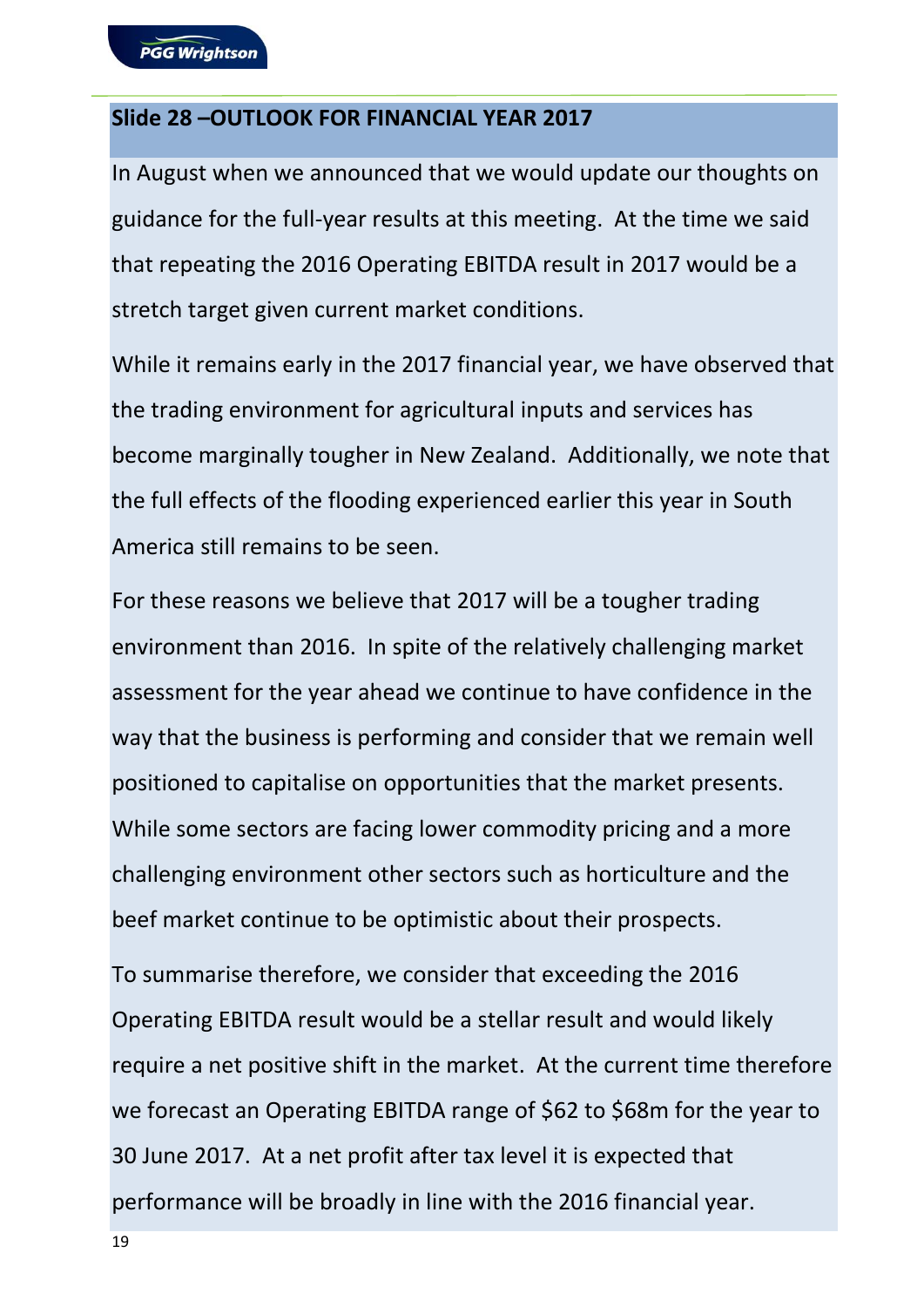So that's the outlook for now. It is important to note that it is early in the year to be forecasting with the vast majority of the year's trading still ahead of us.

As always, we will keep the market informed as the season develops.

### **Slide 29 – QUESTIONS AND DISCUSSION**

Ladies and Gentlemen, we will now take questions and discussion on the annual report, and on the matters covered by the Chairman and I.

Before moving to the remaining agenda items I'd like to take this opportunity on behalf of management to thank the PGW staff and customers for a great year.

Our Audit Committee Chairman, Bruce Irvine will chair this part of the meeting.

# **Bruce Irvine – Independent Director/Chair of Audit Committee**

# **Slide 30 – RESOLUTIONS**

The formal business of the meeting comprises of three resolutions, which are outlined in the Notice of Meeting. Similar to recent years we have again offered shareholders the option to cast their votes on meeting business by post or online. This option provides shareholders with more flexibility and convenience where they cannot attend in person or by proxy but nevertheless wish to cast their votes on meeting business.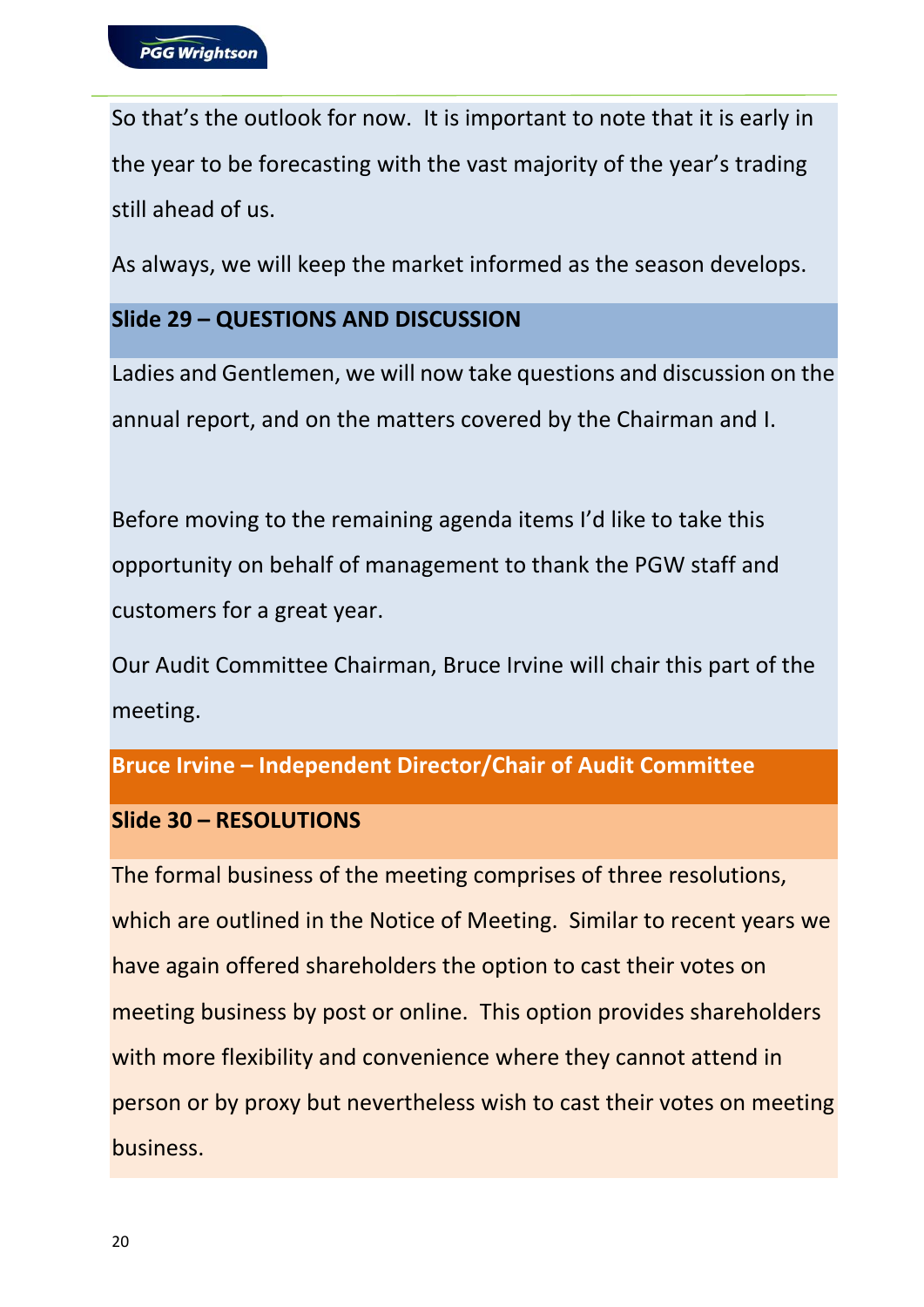Given that votes can be cast by shareholders not attending the meeting it makes sense that all resolutions will be determined by way of a poll. After the business of the meeting is concluded those in attendance that have not yet cast their votes prior to the meeting will have the opportunity to do so.

The proposed resolutions will now be considered by the meeting, with all three resolutions to be determined by a poll that will be undertaken by our share registrar, Computershare. The company's Auditors, KPMG are here to act as scrutineers, if required. The resolutions and accompanying explanatory notes are set out in the notice of meeting.

The first two resolutions relate to the election of Directors. Biographical notes for each Director are set out in the notice of meeting. These details are also summarised on the following PowerPoint slides.

#### **Slide 31 – Trevor John Burt**

#### **Deputy Chairman**

Trevor Burt is a current Director of PGG Wrightson Limited and joined the PGG Wrightson Board on 11 December 2012. He was appointed as Deputy Chairman on 11 August 2014. Trevor retires by rotation in accordance with the Company's Constitution, and being eligible, offers himself for re-election.

Trevor has had extensive international experience in the industrial gas industry, joining BOC Gases New Zealand in 1986 and retiring from the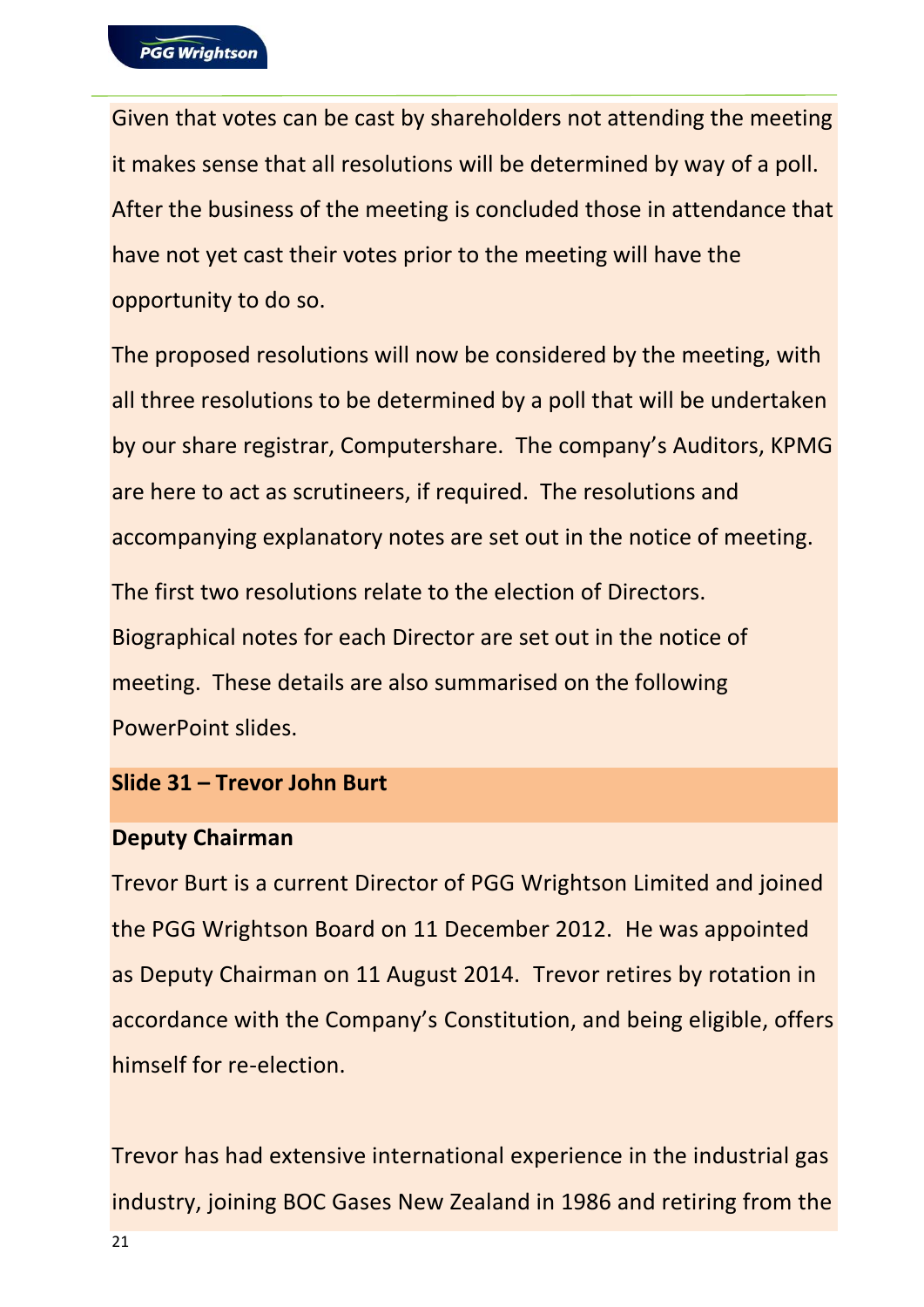Executive Board of Linde AG in 2007. During his time with BOC, he served as Managing Director China, Managing Director North Asia and later president for North America. As an executive Board member for Linde AG his accountabilities included overall responsibility for Asia-Pacific operations.

In addition to chairing Ngai Tahu Holdings Corporation Limited and Lyttelton Port Company Limited, Trevor is also a director on a number of other well-known New Zealand businesses including Silver Fern Farms Limited, Landpower Holdings Limited and Mainpower New Zealand Limited.

He holds a Bachelor's degree in Science from Canterbury University, and has completed postgraduate studies in marketing and public relations.

Trevor Burt is an associated person of substantial security holder Ngai Tahu Capital Limited. The Board has determined that he does not qualify as an Independent Director as defined by the NZX Listing Rules.

The Company's Directors recommend shareholders vote in favour of Trevor Burt's re-election.

I'll now give Trevor John Burt the opportunity to say a few words in relation to his nomination for election.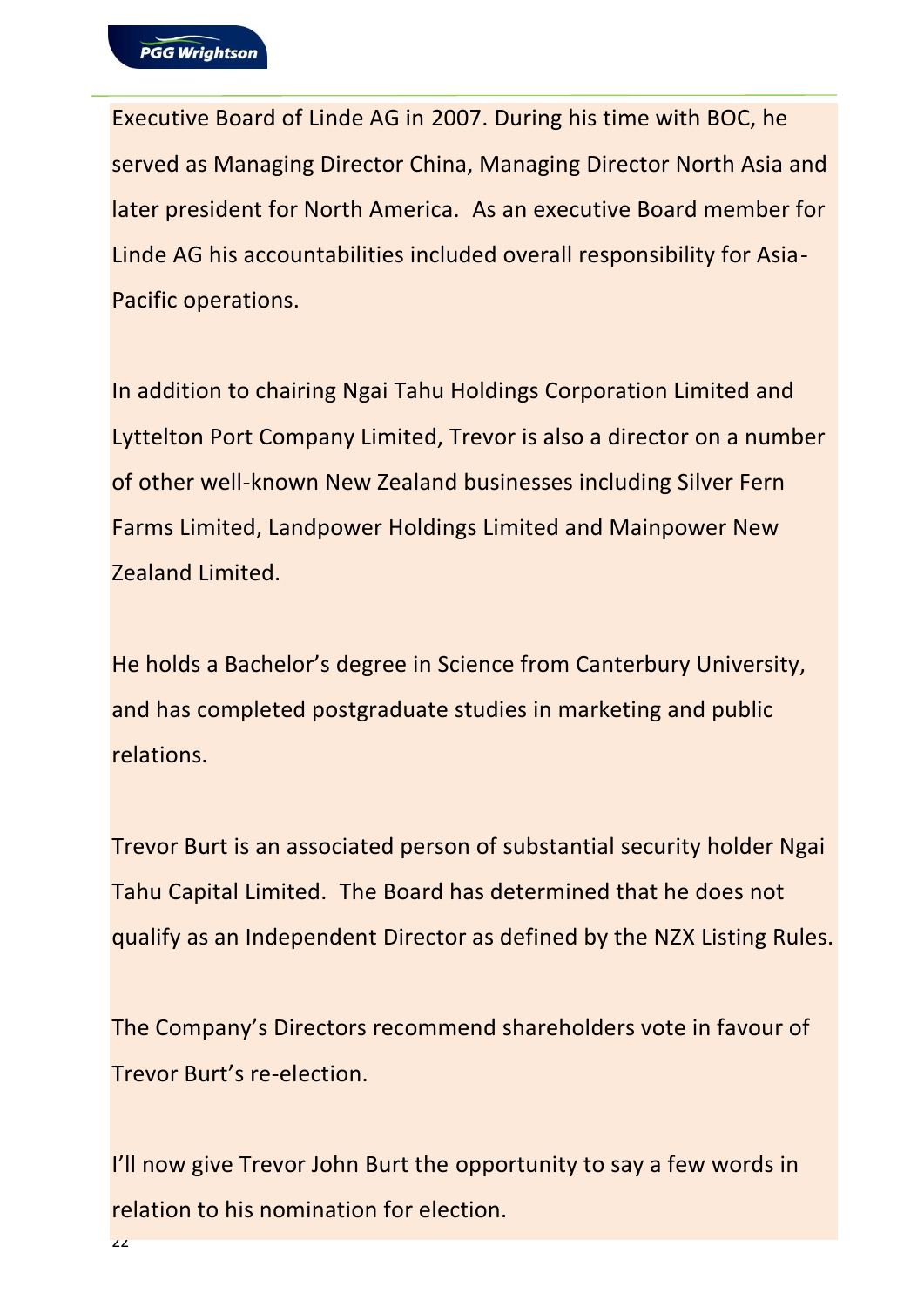#### **Slide 32 – John Ernest Nichol**

#### **Independent Director**

John Nichol is a current Director of PGG Wrightson Limited and is a member of the Audit Committee. He was appointed to the PGG Wrightson Board on 22 October 2013. John retires by rotation in accordance with the Company's Constitution, and being eligible, offers himself for re-election.

John has been Managing Director of Optica Life Accessories Limited for the past 13 years. Prior to that he held a number of executive roles within the banking and finance sector and for 10 years was Managing Director of the investment company, Broadway Industries Limited.

John is a Director of Watson & Son Limited and he has been a director of a number of businesses within the primary sector including Fortex Group Limited, The New Zealand Salmon Company Limited, Alpine Dairy Products Limited, Craigpine Timber Limited, the New Zealand Dairy Board and The New Zealand Merino Company Limited. He has also been a director of a number of significant other New Zealand businesses including New Zealand Post Limited and State Insurance Limited.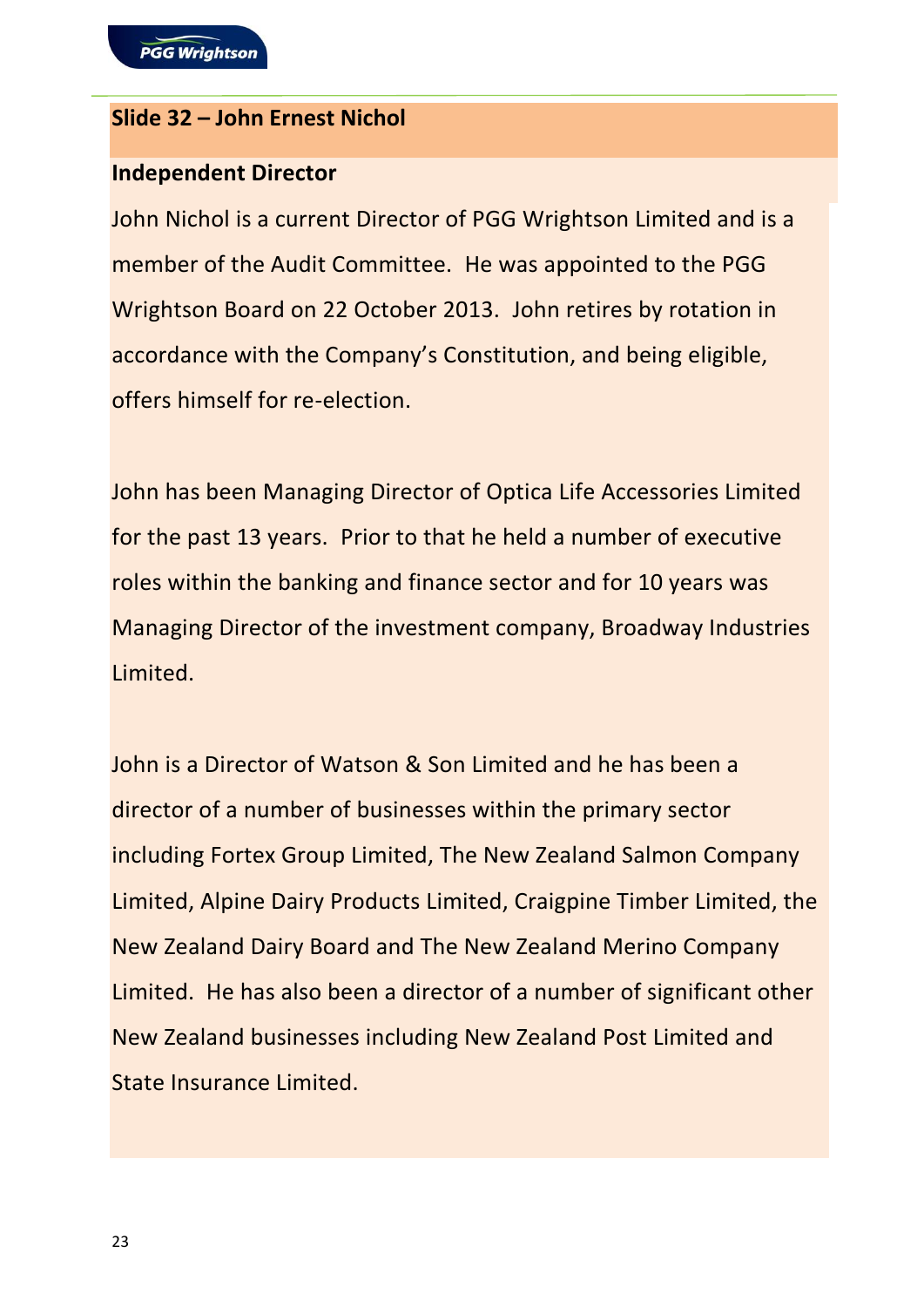The Board has determined that John Nichol qualifies as an Independent Director as defined by the NZX Listing Rules.

The Company's Directors recommend shareholders vote in favour of John Nichol's re-election.

I'll now give John Nichol the opportunity to say a few words in relation to his nomination for election.

**Slide 33 – Resolution 3, Auditors' Remuneration**

I note the automatic reappointment of KPMG as the company's Auditors under section 200 of the Companies Act 1993.

The proposed ordinary resolution is to authorise the Board of Directors of PGG Wrightson to set the Auditors' remuneration. As is usual with audit fees, due to the complexity and changing nature of the company's affairs, it is impractical to set the remuneration at the beginning of the year. Accordingly, the Board of Directors are seeking authority from the shareholders of the company to set the audit fees at the appropriate time.

# **Slide 34 – Resolutions**

I will now move each of the three motions separately as ordinary resolutions. A poll will be conducted in respect of all three resolutions at the conclusion of general business. For those that have not cast postal votes already please complete your ballot paper at the conclusion of general business and hand this in to the Computershare